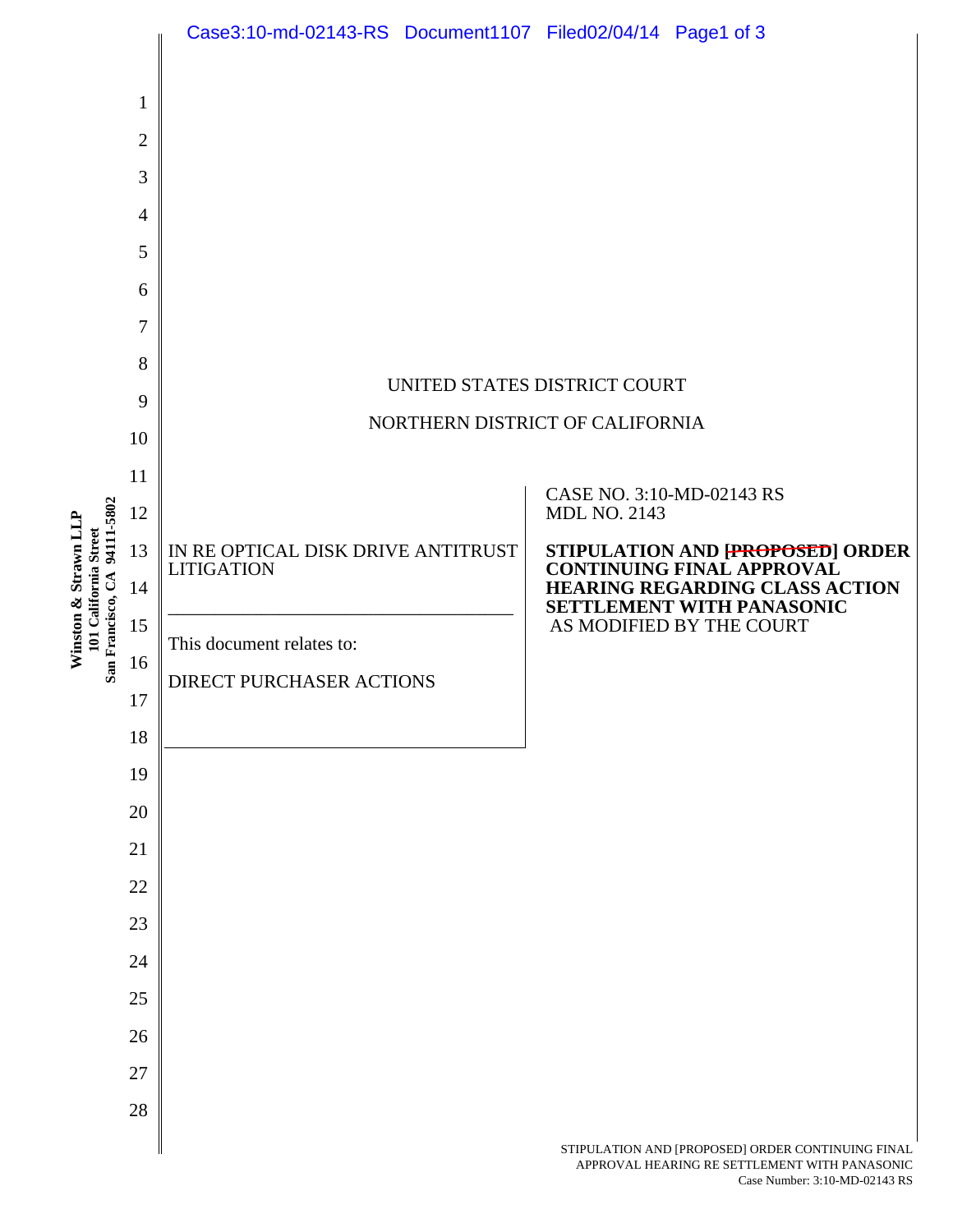## Case3:10-md-02143-RS Document1107 Filed02/04/14 Page2 of 3

| $\mathbf{1}$   |                                                                                                     | WHEREAS, on September 23, 2013, Direct Purchaser Plaintiffs filed the Notice of                         |
|----------------|-----------------------------------------------------------------------------------------------------|---------------------------------------------------------------------------------------------------------|
| $\overline{2}$ | Motion and Motion for (1) Certification of a Settlement Class; (2) Preliminary Approval of Class    |                                                                                                         |
| 3              | Action Settlement with Panasonic; (3) Directing Notice to Class; and (4) Memorandum of              |                                                                                                         |
| $\overline{4}$ | Support Thereof (the "Settlement") (Dkt. No. 1010);                                                 |                                                                                                         |
| 5              | WHEREAS, on November 1, 2013, the Court issued an Order Granting Settlement Class                   |                                                                                                         |
| 6              | Certification and Preliminary Approval of Class Action Settlement with Panasonic and setting        |                                                                                                         |
| 7              | the date of the final approval hearing for March 27, 2014 (Dkt. No. 1052);                          |                                                                                                         |
| 8              |                                                                                                     | WHEREAS, on December 19, 2013, the Court continued the final approval hearing                           |
| 9              | regarding the Settlement to April 3, 2014 (Dkt. No. 1083);                                          |                                                                                                         |
| 10             | WHEREAS, as the result of an inadvertent oversight, Panasonic did not serve upon the                |                                                                                                         |
| 11             | requisite federal and state Attorney Generals its notice of the proposed Settlement pursuant to the |                                                                                                         |
| 12             | Class Action Fairness Act of 2005, 28 U.S.C. § 1715, until January 28, 2014 ("CAFA Notice");        |                                                                                                         |
| 13             | WHEREAS, in order to allow for the Attorney Generals the full 90 day time period for                |                                                                                                         |
| 14             | review of the CAFA Notice as specified in 28 U.S.C. § 1715(d), Panasonic and Direct Purchaser       |                                                                                                         |
| 15             | Plaintiffs request that the final approval hearing be continued from April 3, 2014 to a date on or  |                                                                                                         |
| 16             | after May 8, 2014, as is convenient for the Court;                                                  |                                                                                                         |
| 17             | NOW, THEREFORE, IT IS HEREBY STIPULATED, by and between the undersigned                             |                                                                                                         |
| 18             | counsel for the parties, and subject to Court approval, that the final approval hearing regarding   |                                                                                                         |
| 19             | the Settlement will be held at least 90 days after the CAFA Notice was served pursuant to 28        |                                                                                                         |
| 20             | U.S.C. § 1715, i.e., on or after May 8, 2014. The parties will provide notice of this change on     |                                                                                                         |
| 21             | the settlement website.                                                                             |                                                                                                         |
| 22             | IT IS SO STIPULATED.                                                                                |                                                                                                         |
| 23             | Dated: February 3, 2014                                                                             | WINSTON & STRAWN LLP                                                                                    |
| 24             |                                                                                                     | By: /s/ Jeffrey L. Kessler                                                                              |
| 25             |                                                                                                     | JEFFREY L. KESSLER (admitted pro hac vice)                                                              |
| 26             |                                                                                                     | jkessler@winston.com<br>A. PAUL VICTOR (admitted pro hac vice)                                          |
| 27             |                                                                                                     | pvictor@winston.com                                                                                     |
| 28             |                                                                                                     | DAVID L. GREENSPAN (admitted pro hac vice)                                                              |
|                |                                                                                                     | STIPULATION AND [PROPOSED] ORDER CONTINUING FINAL<br>1<br>APPROVAL HEARING RE SETTLEMENT WITH PANASONIC |

Case Number: 3:10-MD-02143 RS